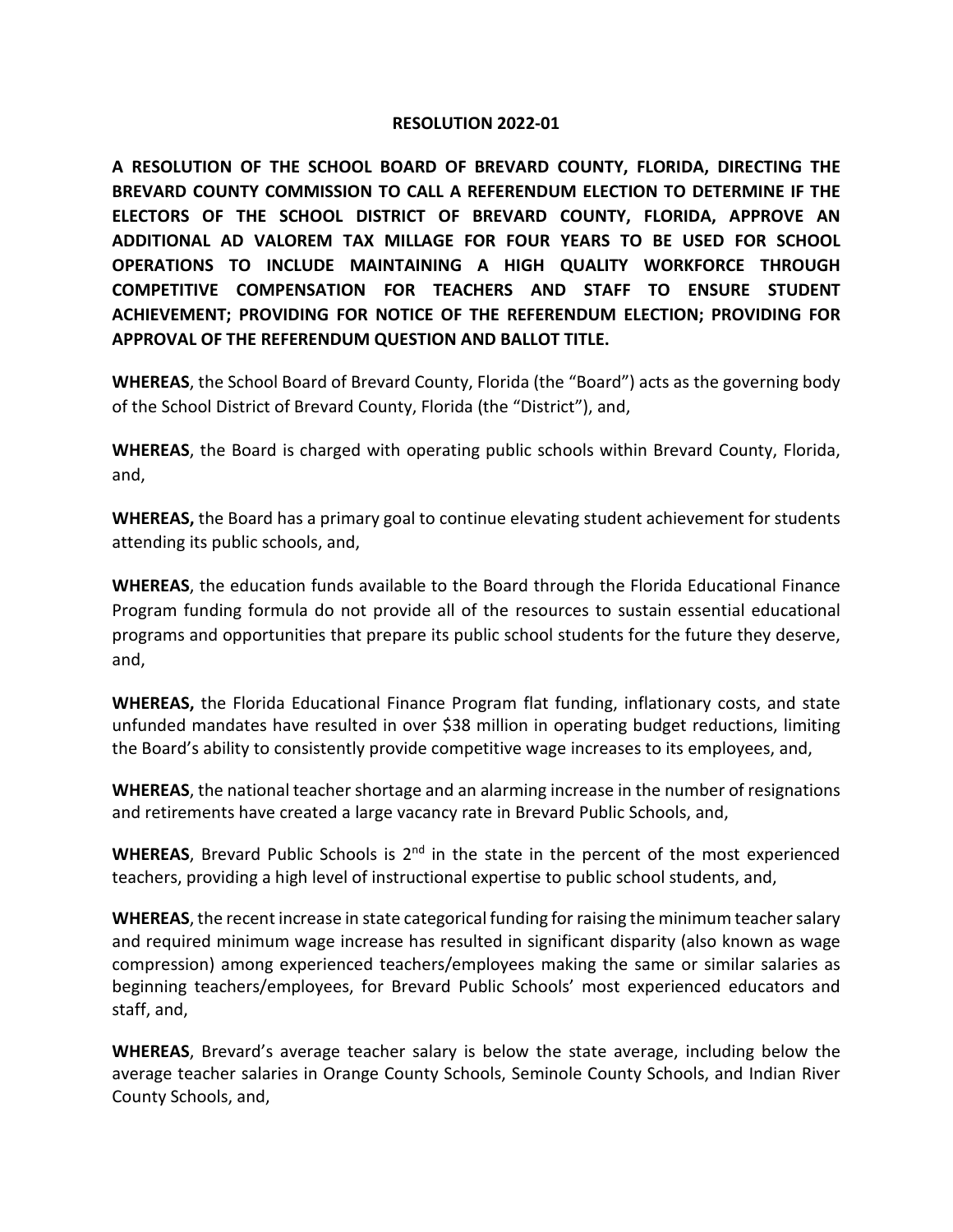**WHEREAS,** the Board has concluded that a significant increase in teacher compensation, particularly for experienced teachers, is critical to recruiting and sustaining a highly qualified faculty work force, and,

**WHEREAS**, the Board further faces a shortage of various support services positions, primarily due to pay significantly lower than the private sector for similar services, and,

**WHEREAS**, the Board is aware that voters in 20 school districts in Florida have been asked to approve a similar millage increase and did in fact, approve additional millage for school operations, creating a competitive advantage for them, and,

**WHEREAS**, other school districts with a voter approved additional millage have used the additional revenue generated by increased millage to increase compensation for teachers and staff, maintain and/or expand academic programs, including Career and Technical Education (CTE) and Science, Technology, Engineering and Mathematics (STEM) programs, to hire additional personnel such as teachers and school support staff, and,

**WHEREAS,** by improving pay for talented and experienced teachers, schools will be able to better retain their best teachers while students directly benefit from having a well-trained and experienced teacher in their classroom, and,

**WHEREAS,** dedicated state funding sources exist for many other instructional needs, but there is no specific funding source for the arts and athletics, and,

**WHEREAS,** the Board intends that the revenue generated by the additional millage for operational purposes shall be used to recruit and retain instructional and support staff personnel including teachers, support staff, administrators, to make its compensation more competitive with surrounding counties, and,

**WHEREAS**, the Board further intends to use some of the revenue generated by the additional millage to expand staffing in early childhood education programs, maintaining and expanding Career and Technical Education (CTE) programs for students, to enhance art, music and athletic programs, to expand access to educational programs and launch the modernization of classroom technology learning environments, and,

**WHEREAS**, the funds raised by the additional one (1) mill will be proportionately shared with public charter schools based upon student enrollment, pursuant to Section 1011.71(9), Florida Statutes, and,

**WHEREAS**, an oversight committee comprised of independent citizens will be appointed by the School Board. Annual reporting of the status of funded priorities (expenditures) will be presented to the School Board and must be available for public review, and,

**WHEREAS**, a high-quality education system benefits all residents of Brevard County, regardless of whether they have children in school, and,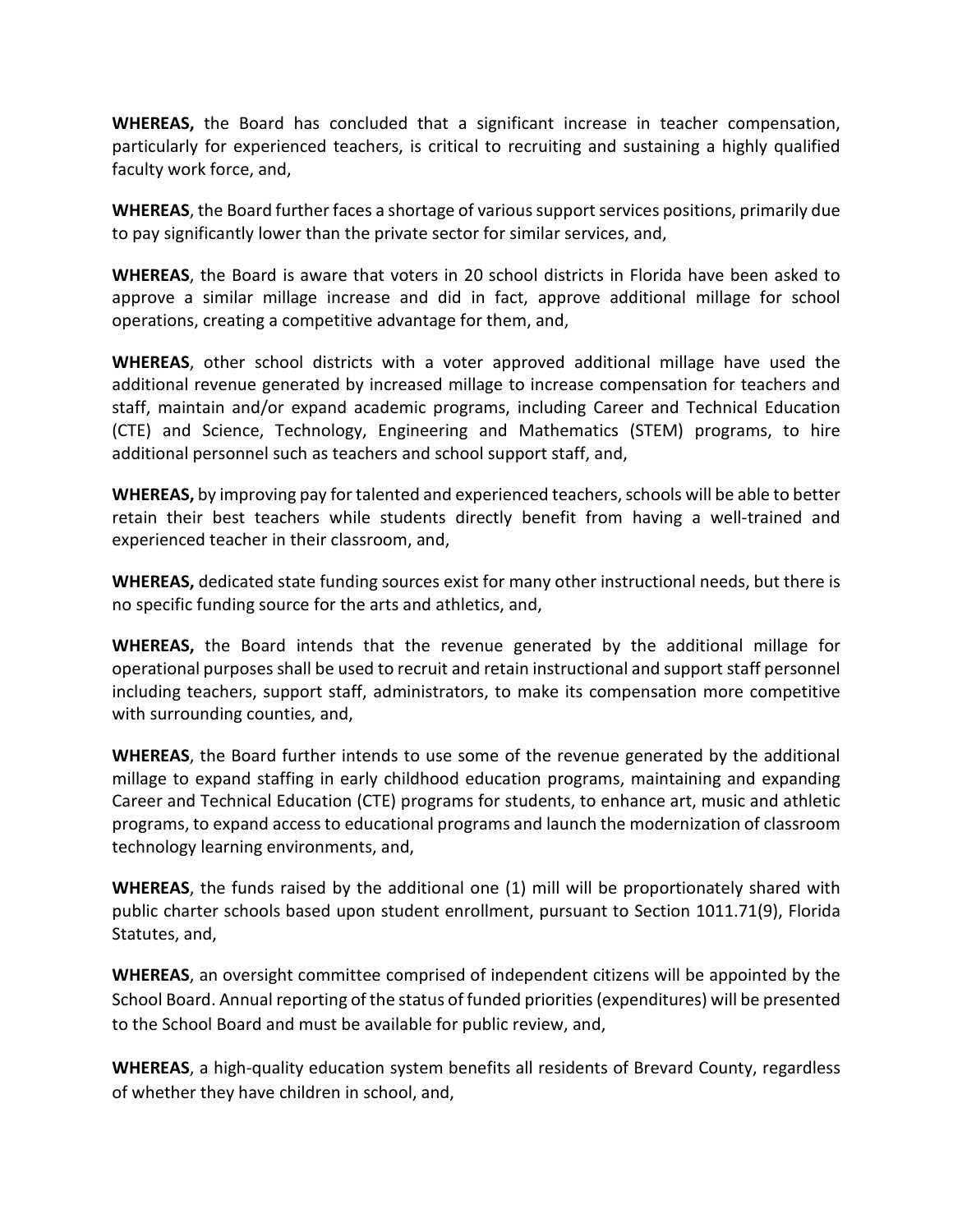**WHEREAS**, Section 1011.73(2), Florida Statutes (2021), authorizes the qualified electors of Brevard County to vote on an additional millage for operational purposes, and,

**WHEREAS,** the Board finds it is in the best interest of the students in public schools that the qualified electors be given the opportunity to approve additional millage for school operations.

**NOW, THEREFORE, BE IT RESOLVED** by the School Board of Brevard County, Florida, in a public meeting duly called and assembled:

- 1. **REFERENDUM ELECTION ORDERED:** That pursuant to Section 1011.73(2), Florida Statutes (2021) the Board of County Commissioners in and for Brevard County, Florida, is hereby directed to place the required referendum election on the ballot of the general election to be held on November 8, 2022, for the qualified electors of Brevard County Public Schoolsto vote whether to increase an ad valorem millage by one (1.0) mill for a period of four (4) years. The additional millage shall be limited to operating expenses of the School District as described in this resolution.
- 2. **OFFICIAL BALLOT:** The substance of the millage referendum question and the ballot title shall read as follows:

# **AD VALOREM MILLAGE TO INCREASE TEACHER PAY AND OTHER PURPOSES**

For increasing teacher and staff pay, funding for technical training for students, and other similar purposes, shall the School District of Brevard County authorize a one mill ad valorem millage for four years to ensure student achievement, recruit and retain teachers and staff with competitive salaries, and distribute funds as statute requires to charter schools based on their proportionate share of district enrollment, with all expenditures to be reviewed by an independent Citizens' Oversight Committee.

\_\_\_\_\_\_\_\_\_\_\_\_\_\_\_\_\_\_\_\_\_\_\_\_\_\_YES - FOR ADDITIONAL MILLAGE

\_\_\_\_\_\_\_\_\_\_\_\_\_\_\_\_\_\_\_\_\_\_\_\_\_\_ NO - AGAINST ADDITIONAL MILLAGE

**ADOPTED** at a Meeting of the School Board of Brevard County, Florida the 26th day of April 2022, with a quorum present and voting.

## **SCHOOL BOARD OF BREVARD COUNTY, FLORIDA**

 $\mathsf{By:}$ 

Misty Belford, Board Chair